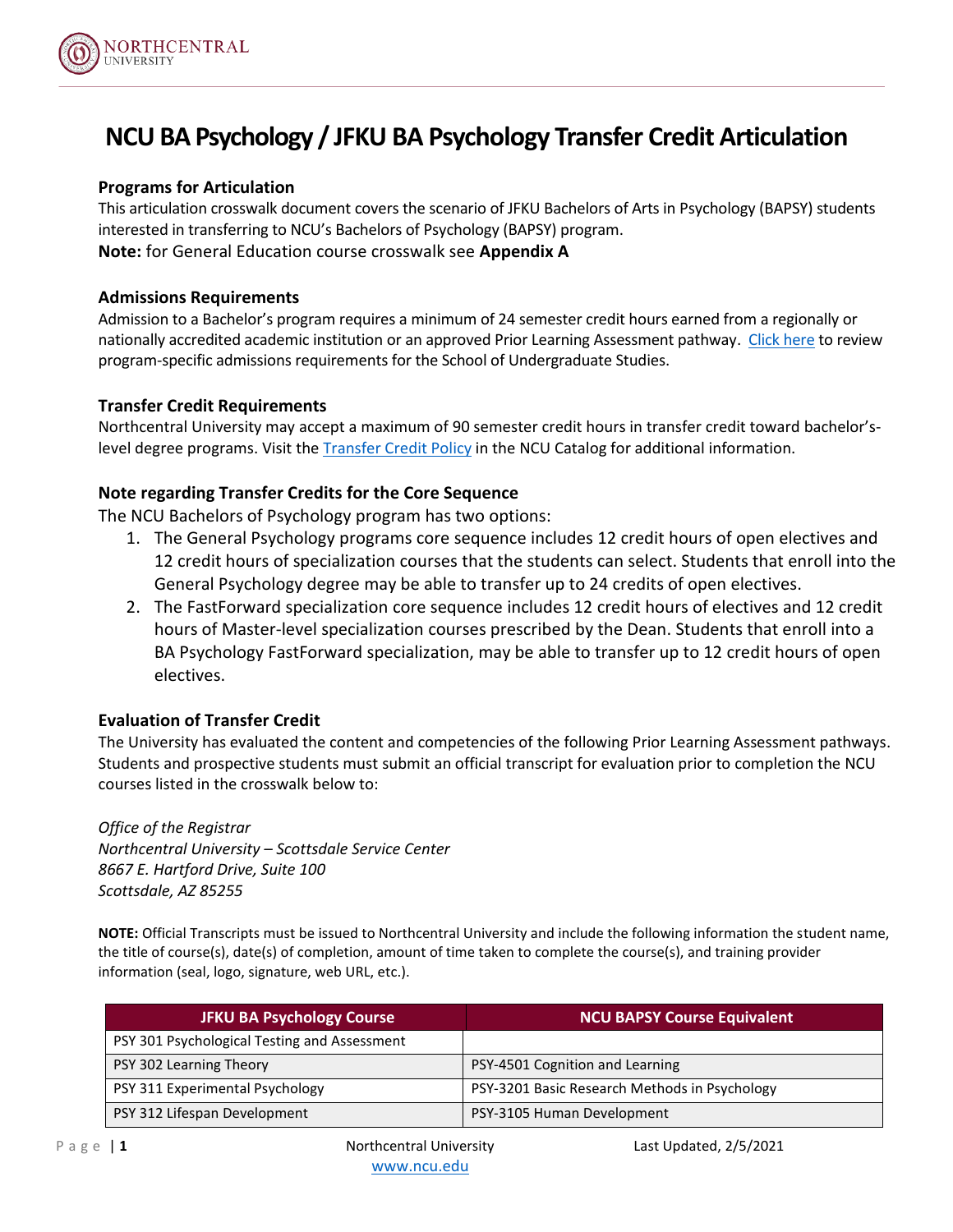

| PSY 321 Statistics for the Behavioral Sciences                                               | PSY-3305 Introduction to Statistics in Psychology                                   |  |
|----------------------------------------------------------------------------------------------|-------------------------------------------------------------------------------------|--|
| PSY 322 Personality Theories                                                                 | PSY-4505 Theories of Personality                                                    |  |
| PSY 355 Child Growth and Development                                                         | BAPSY Elective (max of 12 or 24 credit hours)                                       |  |
| PSY 375 Biological Basis of Behavior                                                         | PSY-3501 Biological Psychology                                                      |  |
| PSY 389 Cross-Cultural Psychology                                                            | PSY-3505 Cultural and Psychology                                                    |  |
| PSY 403 Human Sexuality                                                                      | BAPSY Elective (max of 12 or 24 credit hours)                                       |  |
| PSY 411 Abnormal Psychology                                                                  | PSY-3101 Abnormal Psychology                                                        |  |
| PSY 421 Social Psychology                                                                    | PSY-3130 Social Psychology                                                          |  |
| PSY 422 Psychology of the Family                                                             | BAPSY Elective (max of 12 or 24 credit hours)                                       |  |
| PSY 476 Counseling                                                                           | BAPSY Elective (max of 12 or 24 credit hours)                                       |  |
| <b>JFKU BA Psychology Concentration Course</b>                                               |                                                                                     |  |
| <b>Criminal Justice Concentration</b>                                                        | <b>NCU BAPSY Course Equivalent</b>                                                  |  |
| CRJ 101 Introduction to Criminal Justice                                                     | BAPSY Elective (max of 12 or 24 credit hours)                                       |  |
| CRJ 150 Corrections                                                                          | BAPSY Elective (max of 12 or 24 credit hours)                                       |  |
| CRJ 260 Criminology                                                                          | BAPSY Elective (max of 12 or 24 credit hours)                                       |  |
| CRJ 265 Juveniles in the Justice System                                                      | BAPSY Elective (max of 12 or 24 credit hours)                                       |  |
| CRJ 350 Ethical Behavior in the Criminal Justice                                             | BAPSY Elective (max of 12 or 24 credit hours)                                       |  |
| System<br>CRJ 360 Criminal Law and Practice                                                  | BAPSY Elective (max of 12 or 24 credit hours)                                       |  |
| CRJ 370 Criminal Investigation                                                               | BAPSY Elective (max of 12 or 24 credit hours)                                       |  |
| CRJ 450 Drugs - Use and Abuse                                                                | BAPSY Elective (max of 12 or 24 credit hours)                                       |  |
|                                                                                              |                                                                                     |  |
|                                                                                              |                                                                                     |  |
| <b>Industrial-Organizational Psychology Concentration</b><br>LDR 364 Organizational Behavior | <b>NCU BAPSY Course Equivalent</b><br>BAPSY Elective (max of 12 or 24 credit hours) |  |
| LDR 471 Conflict Management                                                                  | BAPSY Elective (max of 12 or 24 credit hours)                                       |  |
| LDR 481 Principles and Practices of Leadership                                               | BAPSY Elective (max of 12 or 24 credit hours)                                       |  |
| LDR 499 Capstone Experience                                                                  | BAPSY Elective (max of 12 or 24 credit hours)                                       |  |
| MGT 303 Management Theories and Practices                                                    | BAPSY Elective (max of 12 or 24 credit hours)                                       |  |
| MGT 304 Organizational and Business                                                          | BAPSY Elective (max of 12 or 24 credit hours)                                       |  |
| Communication                                                                                |                                                                                     |  |
| <b>MGT 313 Business Law and Ethics</b>                                                       | BAPSY Elective (max of 12 or 24 credit hours)                                       |  |
| MGT 410 Human Resource Management                                                            | BAPSY Elective (max of 12 or 24 credit hours)                                       |  |
| <b>Early Childhood Education Concentration</b>                                               | <b>NCU BAPSY Course Equivalent</b>                                                  |  |
| EDU 325 Infant and Toddler Growth and                                                        | BAPSY Elective (max of 12 or 24 credit hours)                                       |  |
| Development                                                                                  |                                                                                     |  |
| EDU 335 Introduction to Children with Special Needs                                          | BAPSY Elective (max of 12 or 24 credit hours)                                       |  |
| EDU 345 Observation and Assessment                                                           | BAPSY Elective (max of 12 or 24 credit hours)                                       |  |
| EDU 355 Curriculum & Intervention Strategies for<br>Young Children                           | BAPSY Elective (max of 12 or 24 credit hours)                                       |  |
| EDU 365 Teaching Children in a Diverse Society                                               | BAPSY Elective (max of 12 or 24 credit hours)                                       |  |
| EDU 425 Administration I: Program Management                                                 | BAPSY Elective (max of 12 or 24 credit hours)                                       |  |
| EDU 435 Administration II: Leadership and                                                    | BAPSY Elective (max of 12 or 24 credit hours)                                       |  |
| Supervision<br>EDU 445 Advancing the Profession                                              | BAPSY Elective (max of 12 or 24 credit hours)                                       |  |

*\* Program requirements are subject to change; review the [NCU Catalog](https://catalog.ncu.edu/) for current program offerings.*